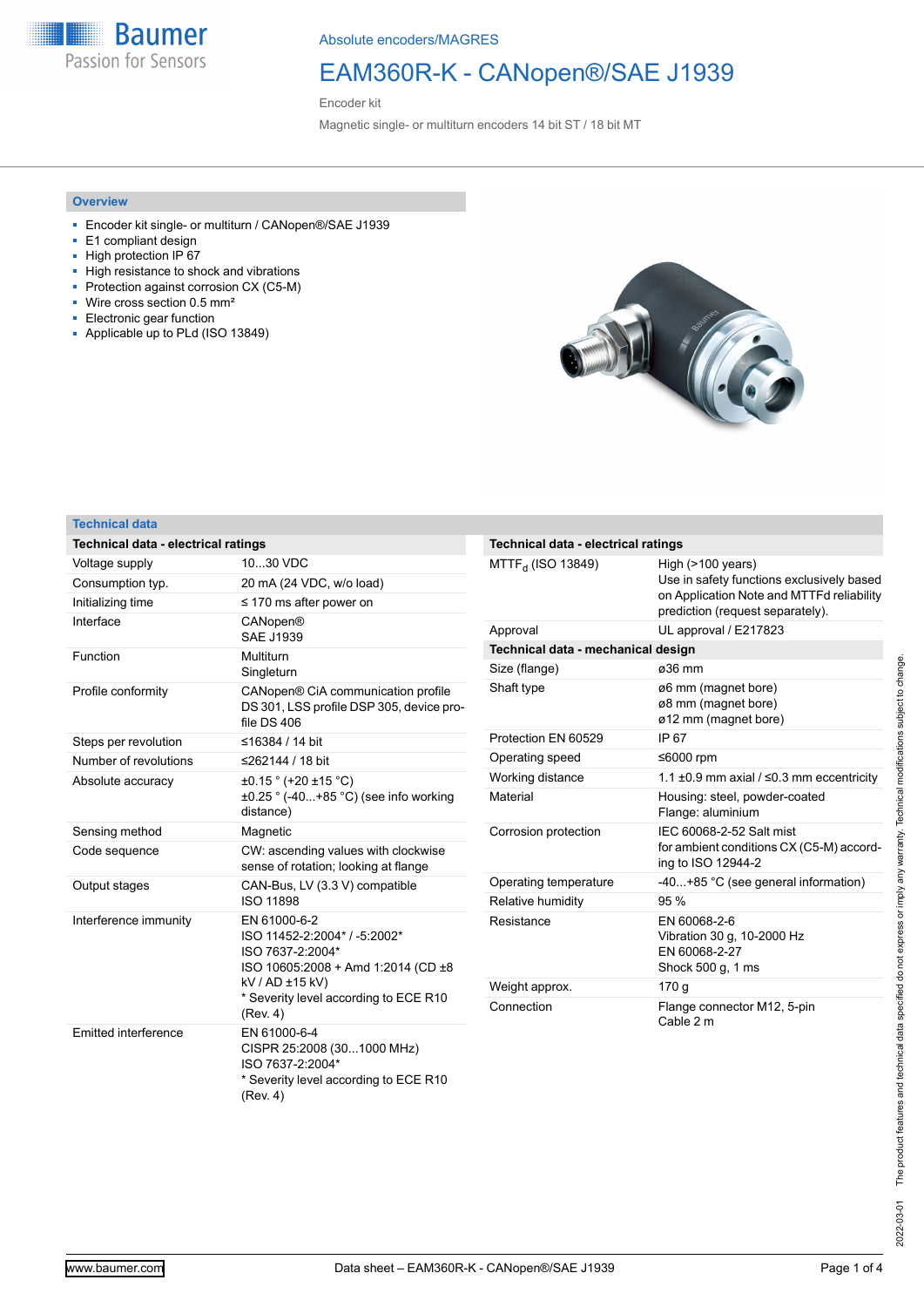**Baumer** Passion for Sensors

Absolute encoders/MAGRES

# EAM360R-K - CANopen®/SAE J1939

Encoder kit

Magnetic single- or multiturn encoders 14 bit ST / 18 bit MT

#### **General information**

Self-heating correlated to installation and ambient conditions as well as to electronics and supply voltage must be considered for precise thermal dimensioning. Operating the encoder close to the maximum limits requires measuring the real prevailing temperature at the encoder flange.

### **Terminal assignment**

| Cable                                      | for connection reference -L |  |
|--------------------------------------------|-----------------------------|--|
| Core colour                                | Signals                     |  |
| white                                      | 0 V                         |  |
| brown                                      | $+Vs$                       |  |
| green                                      | CAN H                       |  |
| yellow                                     | CAN L                       |  |
| grey                                       | CAN GND                     |  |
| Cable data: $5 \times 0.5$ mm <sup>2</sup> |                             |  |
|                                            |                             |  |

### **Flange connector M12, 5-pin**

| for connection reference -N |                |
|-----------------------------|----------------|
| Pin                         | Signals        |
|                             | CAN GND        |
| $\overline{2}$              | $+Vs$          |
| 3                           | 0 <sub>V</sub> |
| 4                           | CAN H          |
| 5                           | CAN L          |
|                             |                |



| <b>CANopen® features</b>   |                                                                                 |
|----------------------------|---------------------------------------------------------------------------------|
| Operating modes            | Timer-driven (Event-Time)<br>Synchronously triggered (Sync)                     |
| <b>Node</b><br>Monitoring  | Heartheat<br>Node guarding                                                      |
| Programmable<br>parameters | Operating modes<br>Total resolution<br>Scaling<br>Electronic gear function      |
| Diagnosis                  | Multiturn sensing<br>Position error<br>Temperature exceeding<br>Speed exceeding |
| Default                    | 50 kbit/s, Node ID 1 (DS406)<br>250 kbit/s, Node ID 4 (DS417)                   |

| <b>SAE J1939 features</b>  |                                                                                 |  |
|----------------------------|---------------------------------------------------------------------------------|--|
| Programmable<br>parameters | Total resolution<br>Scaling                                                     |  |
| Diagnosis                  | Multiturn sensing<br>Position error<br>Temperature exceeding<br>Speed exceeding |  |
| Default                    | 250 kbit/s<br>ECU address 172                                                   |  |

#### **Working distance**

The ideal working distance of the magnet related to the encoder is at an eccentricity of 0 mm and an axial distance of 1.1 mm. Deviation affects the accuracy as shown in following diagram.

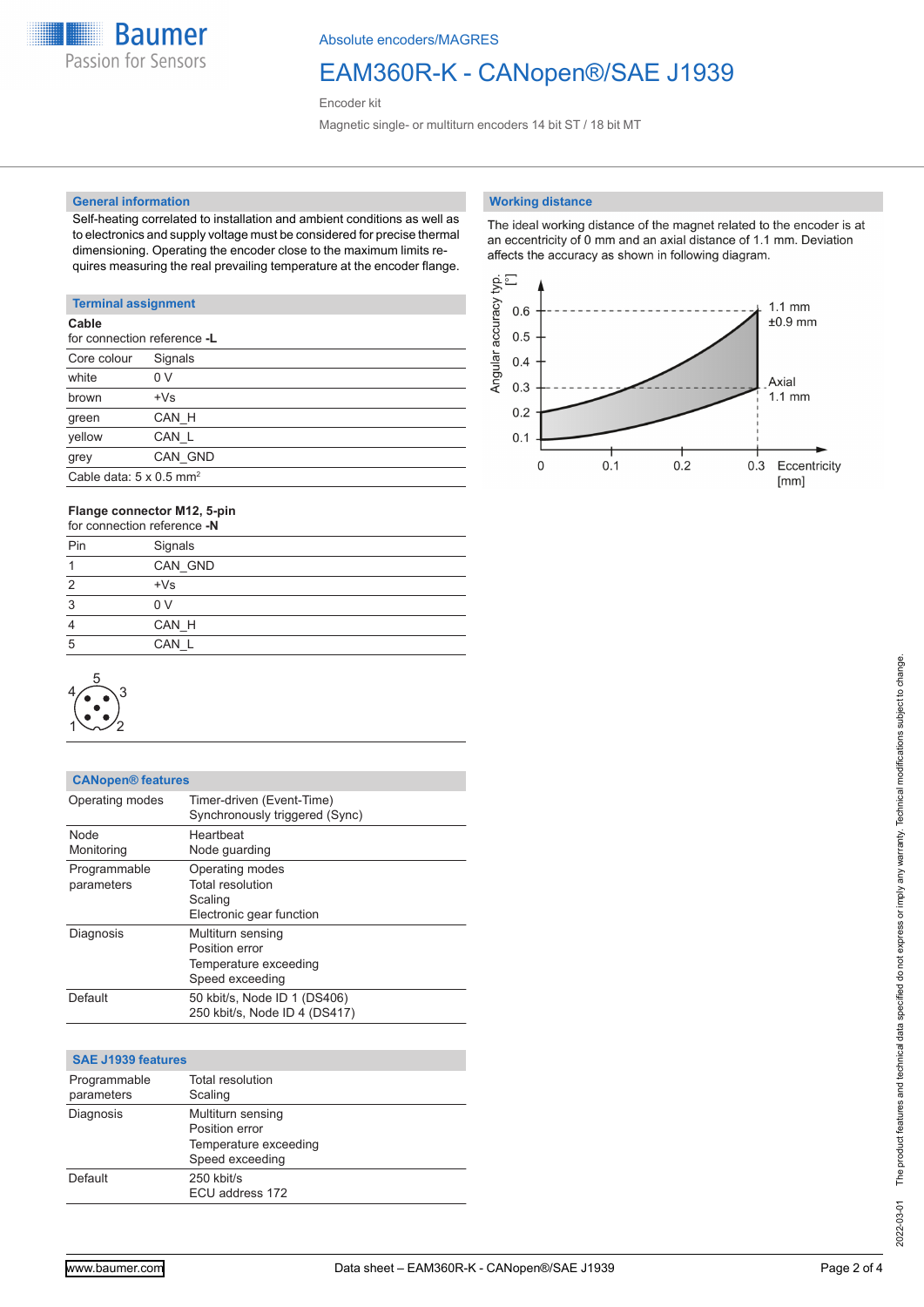

Absolute encoders/MAGRES

# EAM360R-K - CANopen®/SAE J1939

Encoder kit

Magnetic single- or multiturn encoders 14 bit ST / 18 bit MT